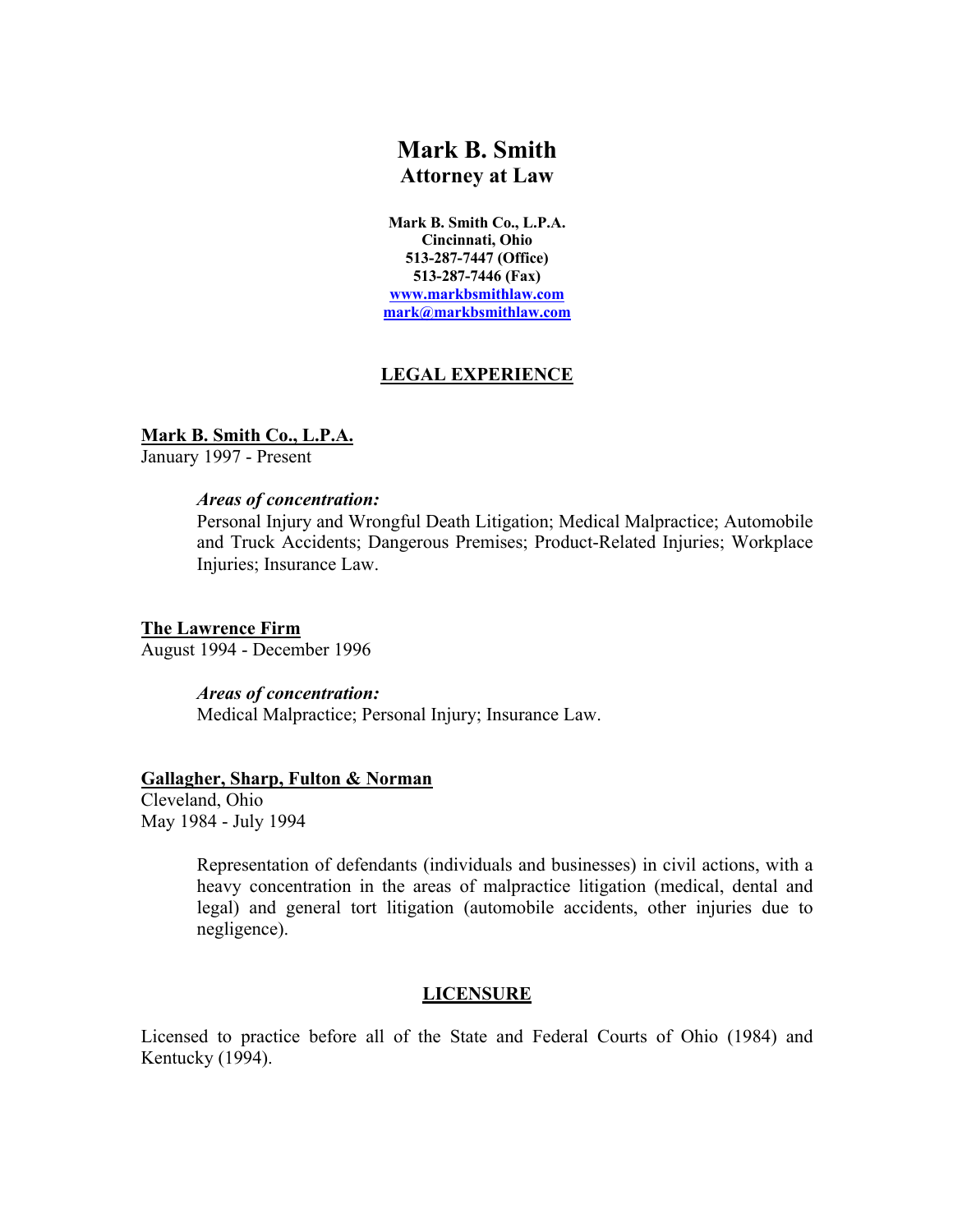#### **MARTINDALE-HUBBELL RATING: "AV"**

According to Martindale-Hubbell, "the AV rating indicates very high to preeminent legal ability and very high ethical standards as established by confidential opinions from members of the Bar."

## **MEMBERSHIPS**

Ohio Bar Association Kentucky Bar Association American Board of Trial Advocates Ohio Association for Justice Kentucky Justice Association Southwestern Ohio Trial Lawyers Association (*past president*) Cincinnati Bar Association

## **EDUCATION**

The University of Cincinnati College of Law Graduated May 1984 Editor, Jessup International Law Moot Court Team Judge John W. Peck Award for Trial Practice

University of Cincinnati Graduated June, 1981 B.A., Finance; Certificate in Economics

## **AWARDS AND ACKNOWLEDGEMENTS**

| October 2009  | Elected to membership in the American Board of Trial Advocates                                                             |
|---------------|----------------------------------------------------------------------------------------------------------------------------|
| $2005 - 2013$ | Named an Ohio "Super Lawyer" by the publishers of Law &<br><b>Politics and Cincinnati Magazines (www.superlawyers.com)</b> |
| 2012          | Named one of the "Top 50 Cincinnati Area Super Lawyers"<br>(www.superlawyers.com)                                          |
| 2006          | Designated as one of Cincinnati's "Leading Lawyers" by Cincy<br>Business Magazine (www.cincybusinessmag.com)               |

## **COMMITTEES & BOARDS**

Southwest Ohio Trial Lawyers Association (fka, Hamilton County Trial Lawyers Association)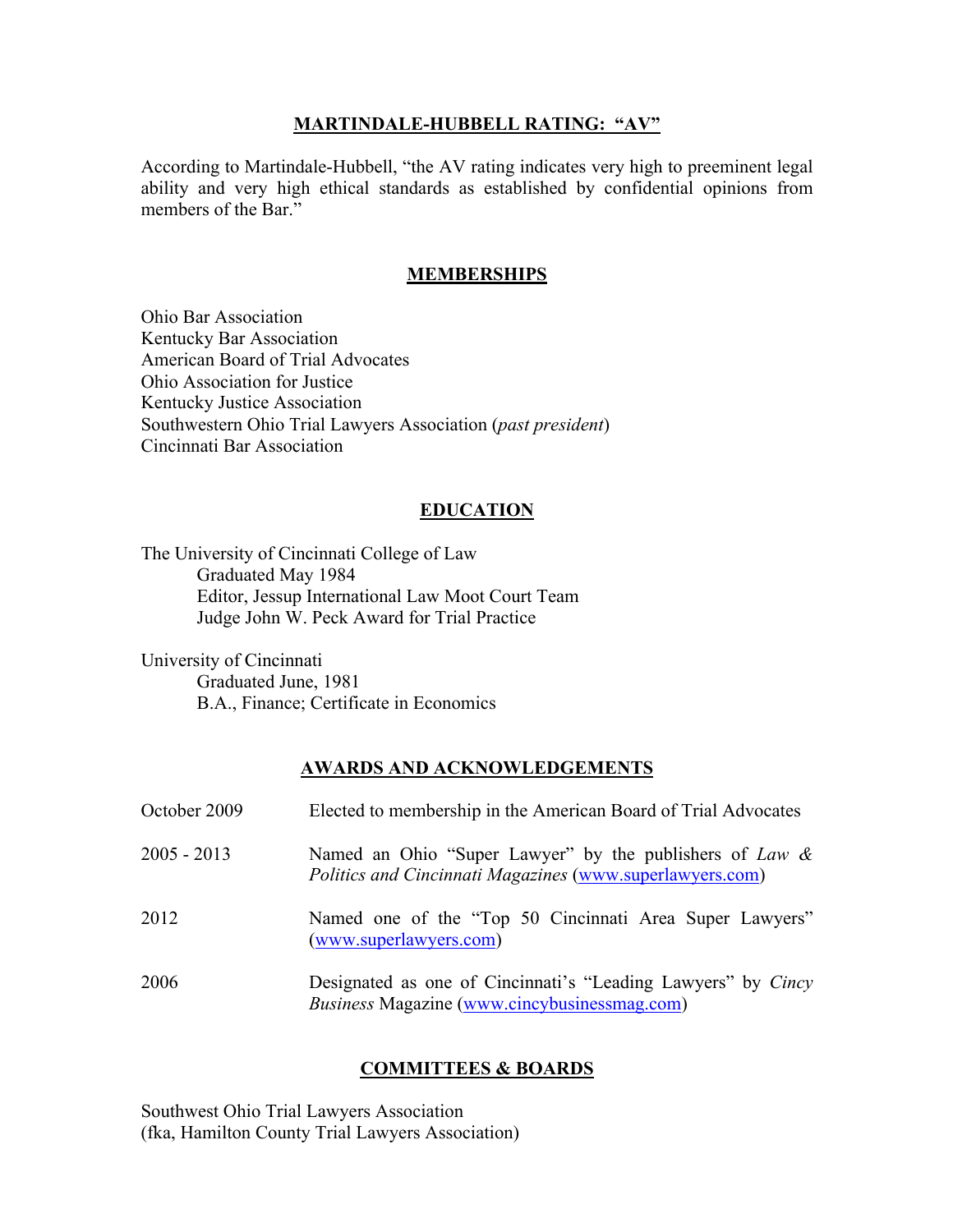2000-Current Board of Trustees 2012-14 President

Ohio Association For Justice

2013-14 Executive Committee 2013-14 Board of Trustees

- Chairman Tort & Insurance Committee Cincinnati Bar Association 2000 - 2002
- Member, Common Pleas Mediation Service Advisory Committee 2000-2002
- Secretary Tort & Insurance Committee Cincinnati Bar Association 1998-1999
- Lawyer Referral Service Board Advisory Committee Cincinnati Bar Association 1998 – 1999
- Member, OATL Ohio Jury Instructions Revisions Committee 2001 - 2002

## **INVITED PRESENTATIONS AND PUBLICATIONS**

Speaker, Case Western Reserve University School of Dentistry, Cleveland, Ohio Annual Lecture on Medical/Dental Malpractice Litigation 1990 - 1994.

Speaker, Gallagher, Sharp, Fulton & Norman Annual CLE Seminar, 1989 – 1992 Various Topics Dealing With Tort And Insurance Practice.

Panel Member, Cincinnati Bar Association Health Care Law Seminar. *"The PIE Fiasco from the Practitioner's Perspective"* December 7, 1999.

Speaker, Ohio Academy of Trial Lawyers 44<sup>th</sup> Annual Convention. *"Medical Malpractice Cases in the Court Of Claims"* May 3, 2001.

Speaker, Department of Neurological Surgery University of Texas Southwestern at Dallas Symposium on Medical Risk Management August 2, 2002